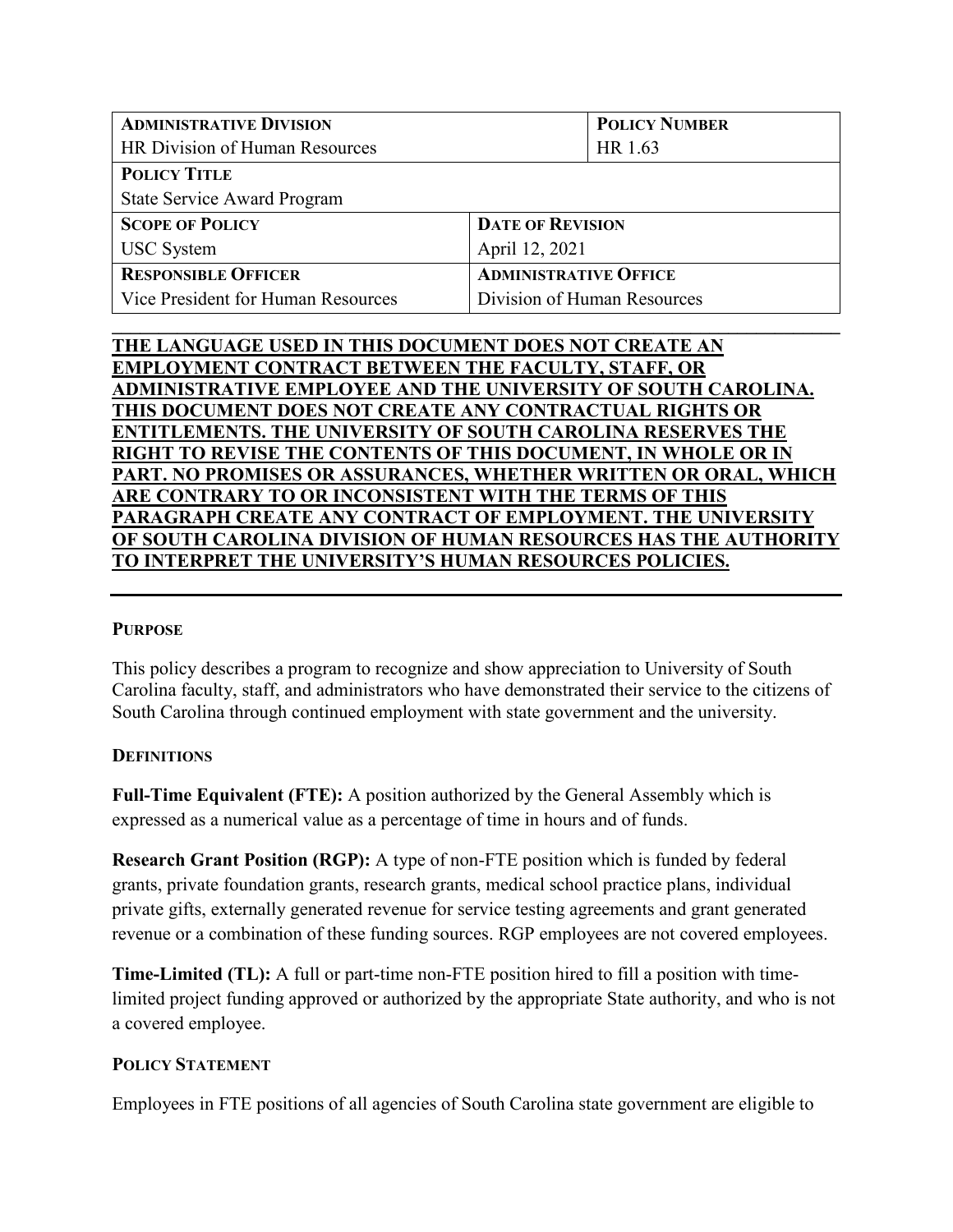receive service awards after completing 10, 20, 30, 40, and 50 years of cumulative state service.

Years of service in a research grant, time-limited, and/or temporary position do not count toward eligibility of the service awards.

### **PROCEDURES**

State Service Date Computation

- A. For the purpose of this program only, employment with the State will be cumulative. If an employee leaves State employment and is later re-employed by the same agency or another State agency, the length of both periods of employment will be combined to determine eligibility. Only those periods of employment during which the employee was scheduled to work at least half of the agency's normal workweek may be counted.
- B. An employee's State service date will be adjusted for periods of break-in- service. The State service date does not reflect the amount of creditable service an employee has with the South Carolina Retirement System.
- C. For faculty and academic administrators working on less than a 12-month basis, only those years during which the employee was considered full-time for the equivalent of two full semesters may be counted toward State service for the purpose of determining service awards.
- D. Employment with the federal government, city government, South Carolina public schools, electric cooperatives, private industries, etc., does not count toward South Carolina state government employment for the purpose of awarding service awards.

In the calendar year following the year in which an employee reaches one of the service milestones described below, the employee will be awarded the appropriate service pin and certificate. The pins for all milestones are the same design. The metal used and the stones set for each pin denote the years of service:

| 10 years | $1/10$ 10K gold filled                   |
|----------|------------------------------------------|
| 20 years | 1/10 10K gold with three amethysts       |
| 30 years | 10K gold with one diamond, two amethysts |
| 40 years | 10K gold with two diamonds, one amethyst |
| 50 years | 10K gold with three diamonds             |

The State Service Award Program is administered by the Division of Human Resources' Benefits Office. The Benefits Office provides departments and campuses with a list of eligible employees and hosts an annual reception during which each employee receives a certificate and the appropriate service pin.